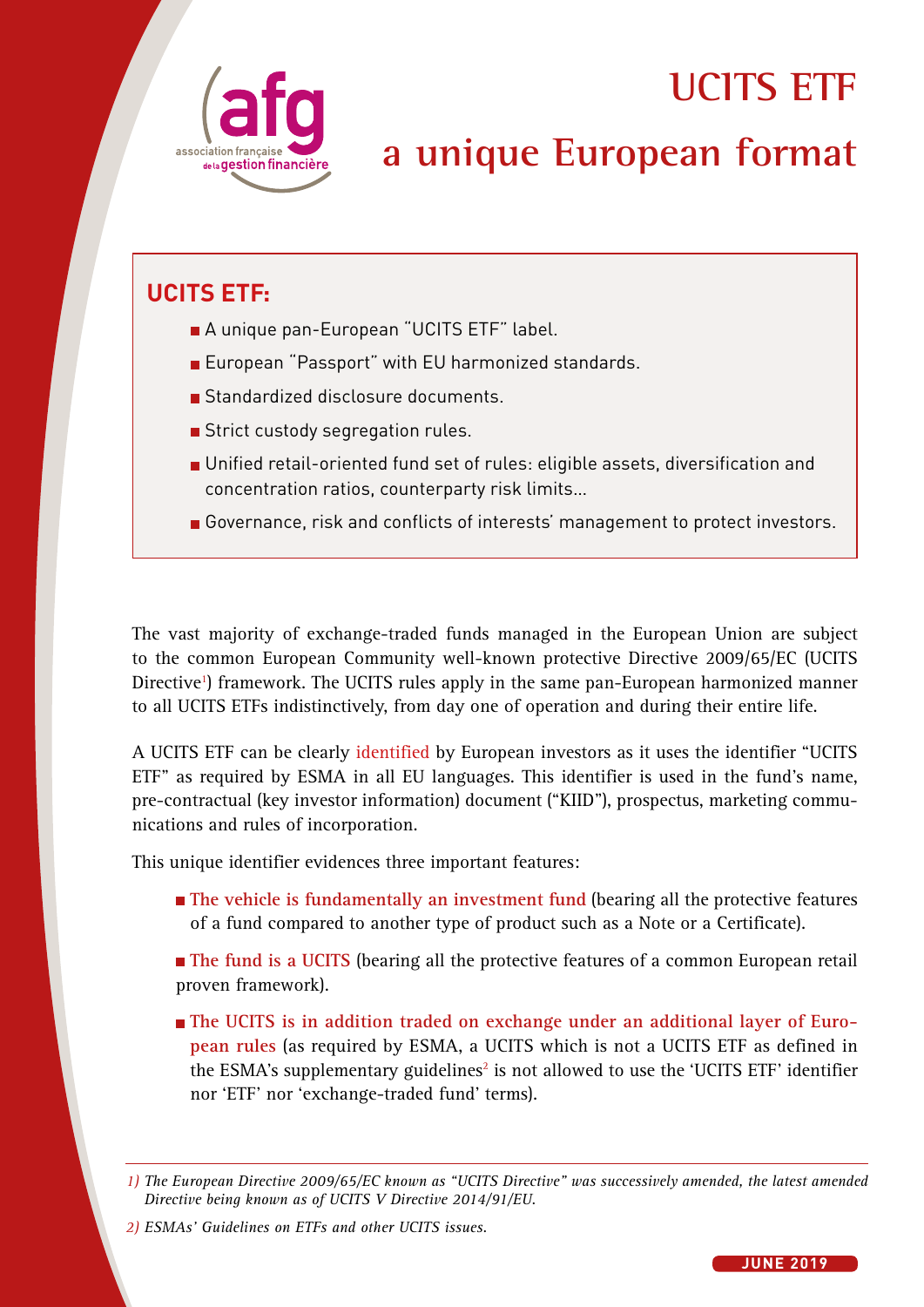### **A UCITS ETF is a collective investment fund**

A UCITS ETF abides by the common fund rules required by the European UCITS Directive and related texts.

The UCITS is managed by an asset management company that is authorised in its home Member State but following harmonized European rules.

Regarding the fund rules, with the retail investor's protection in mind, the UCITS framework, enriched and tightened throughout the time and since 1985, achieves a unified set of rules, such as, but not limited to:

- $\blacksquare$  strict diversification and concentration limits of the fund's assets
- **permitted list of eligible fund's assets with constraints**
- limited temporary borrowing not for investment purposes (up to 10% of net assets) and capped global exposure through the use of derivatives (a UCITS global exposure relating to derivative instruments does not exceed the total net value of its portfolio)
- **n** maximum counterparty risk limits
- mandatory segregation of assets held in ring fenced accounts at the fund's designated custodian
- defined asset valuation rules and liquid redemption policy (at least fortnightly)
- **g** governance, risk and conflicts of interests management designed to protect investors
- **appropriate and standardized disclosures (standardized documents such as pre-contractual** document (KIID), prospectus and statutory documents, annual report…)
- european retail distribution "Passport" with EU harmonized standards and procedures

#### **A UCITS framework consistent and harmonized throughout the EU**

- It ensures a same level playing field for all ETF providers<sup>3</sup> (geographical & time consistency); same rules applicable to all at any time, at launch date and on a running basis.
- The "UCITS ETF" forms a well-recognized common European set of rules.
- It allows a clear distinction with other listed products (ETNs, ETCs, ETVs<sup>4</sup>, etc.) that bear different risks.
- It has clear rules (eligible assets, diversification), risks control (e.g. counterparty risk), conflicts of interest management, due diligence process, etc.

*4) ETNs - Exchange Traded Notes; ETCs - Exchange Traded Commodities; ETVs - Exchange Traded Vehicles.*

*<sup>3) &</sup>quot;ETF provider" means the asset management company that is authorized to manage the fund.*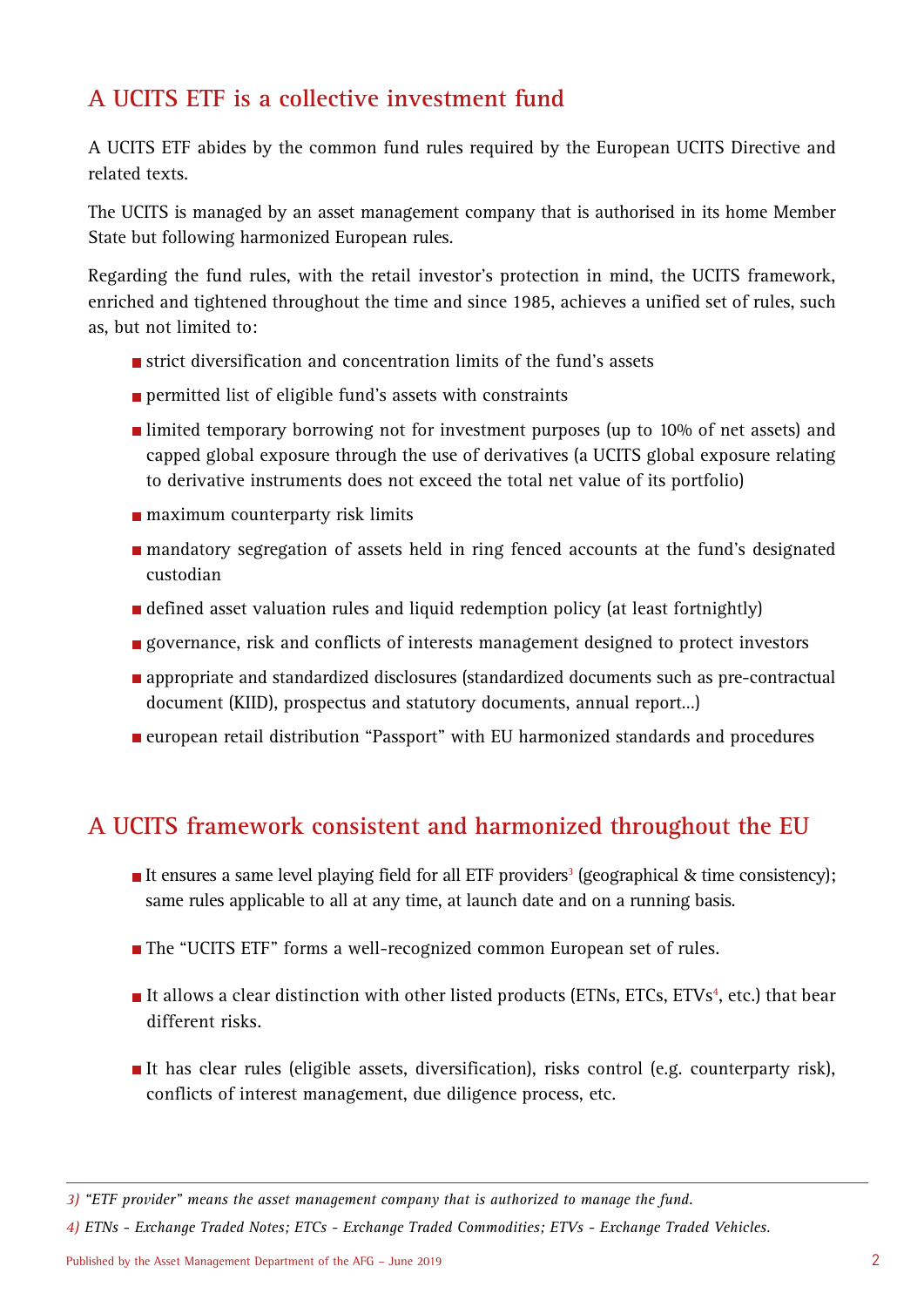- It offers a strong investor's protection: appropriate and standardized level of disclosures, and the possibility for ETF end-investors to exit the fund in case of secondary market disruption (the fund's nature allows for secondary market investors to redeem directly from the ETF in case of secondary market disruption; investors always have the possibility to redeem on the primary market).
- A same regulation applies on both direct and indirect<sup>5</sup> replication ETFs: the efficient portfolio management's use, whether under the form of securities lending activities or a total return swap, is defined by a harmonized set of rules in the ESMAs' Guidelines on ETFs and other UCITS issues.
- **ETFs** benefit from the UCITS passport, allowing distribution in Europe and listing of a same and single product over multiple market places.

#### **A UCITS ETF is further regulated by the European regulations**

- The European regulatory environment encompasses other protective regulatory pieces that apply to UCITS ETFs such as EMIR, SFTR, BMR, MiFID 2<sup>6</sup>, etc.
- Under MiFID 2, all ETFs are simple products, no matter the replication method used.
- Index definition: in the European Union, indices used by ETFs are increasingly regulated (by the ESMAs' Guidelines on ETFs and other UCITS issues – the section on financial indices and by the European Benchmarks Regulation 2016/1011 "BMR") guaranteeing essential features like being systematic and rules based with no room for conflict of interests.

#### **A UCITS ETF also benefits from strong listing requirements**

- Market makers obligations: strict rules applying (see Euronext regulated market rules for example): they are required to provide a minimum listing time during the trading session, an offer for a minimum size on both buying and selling sides and a maximum bid-offer spread.
- Circuit breakers & corridor around a reference and indicative value (on Euronext regulated market for example the iNAV ensures a maximum level of protection in terms of limited deviation of price from the UCITS's indicative NAV):
	- Indeed, on Euronext regulated market for example, investors benefit from the calculation of an Indicative Net Asset Value (iNAV) based on the underlying index intraday level; the iNAV is calculated and published every 15 seconds. The iNAV

*<sup>5)</sup> Also known as physical and synthetic replications.* 

*<sup>6)</sup> EMIR - European Market Infrastructure Regulation 648/2012, SFTR - Securities Financing Transactions Regulation 2015/2365, BMR - European Benchmarks Regulation 2016/1011, MiFID 2 - Markets in Financial Instruments Directive 2014/65/EU.*